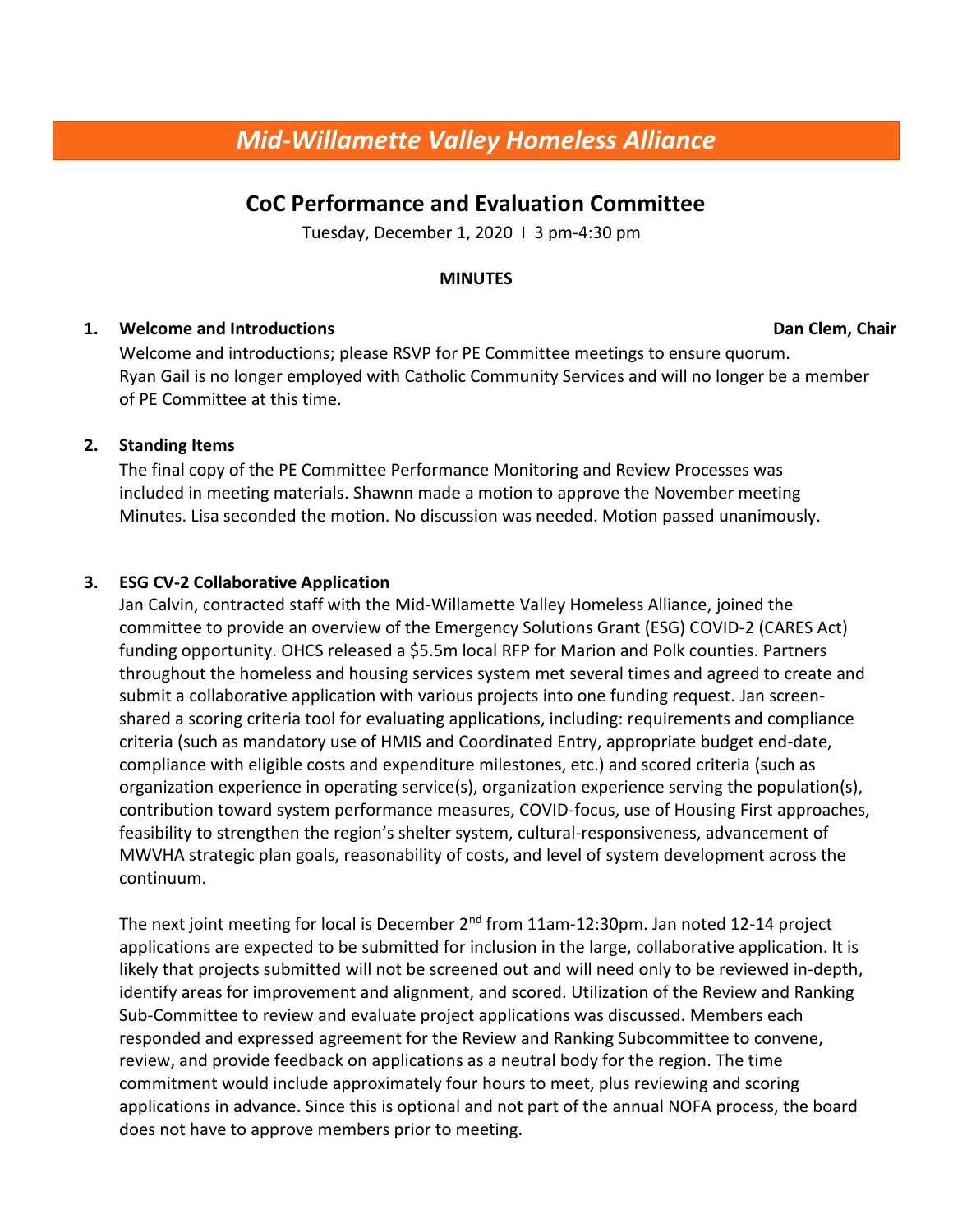A motion was made by Michael to recommend the Review and Ranking Subcommittee review and evaluate projects submitted for inclusion in the CoC's Collaborative Application for ESG CV-2 funds. Lisa seconded the motion. Motion passed unanimously.

Currently board-approved Review and Ranking Subcommittee members are: Dede/Dan, Ryan Gail, Michael Livingston, Christine Lewis, and Lisa Trauernicht. Ryan Gail resigned from the PE Committee. Dan, Dede, Julie Conn-Johnson, Michael, Lisa, and Christine (via email) were all asked to participate in the Review and Ranking Subcommittee and commit to reviewing and evaluating project applications. All expressed a commitment and scheduled a project review session for December 18<sup>th</sup>, 2020 from 1pm-4pm.

### **4. CoC System Performance Monitoring**

Review system performance measures for the Continuum of Care.

Hunter led the committee through current system performance data with comparison data from the previous year. In summary:

- 1. Region is **not** reducing the length of time persons are in homeless service program. Analysis: COVID has affected numbers. Some programs now request members stay in a program for 18 months.
- 2. Exits from emergency shelter looks good. More people are exiting into positive housing placement.

Analysis: Remember that RRH is included in PSH.

- 3. There has not been much reduction the number of persons homeless, but the measure only looks at number of persons accessing emergency services. Ideally, this number would go down because more persons are housed in permanent housing, but when UGM joins HMIS, we expect these numbers to increase.
- 4. Some numbers are trending negatively from the prior year which is of concern.
- 5. There has been a reduction in number of people showing up for services for the first time. Analysis: ARCHES has a very robust prevention/diversion program which is shown in these data.

# **5. Updates: Board, CoC Committee Updates, Other Updates and Follow Up**

- Simonka House is conducting modified groups due to COVID. Volunteers are not coming in. School is going well for kids, but they are getting fatigued.
- Two new Oxford Houses opened up. Simonka is working through barriers with women to case manage and wrap support around. Some women are falling through gaps in services due to eligibility restrictions among various programs, specifically: seniors, women with mental health issues, don't score "high enough" in complexity, moms with kids, etc.
- SKSD MVP moving along as well as it can, less enrollment due to less contact with children.
- ESG-CV2 RFA has been released. Make sure to review language and requirements for funding for case management. Project Turnkey is up and running.
- Carla screen-shared the MWVHA Fast Facts document and provided the link.
- Marion County continues to respond to rising number of COVID-19 cases; Marion County just passed 9,500 cases and 1/3<sup>rd</sup> of those were in November.
- UGM- rapid COVID tests available at the shelter now. UGM is taking new UGM has extra cold weather clothing and gear available.

Dan adjourned the meeting at 4:44pm.